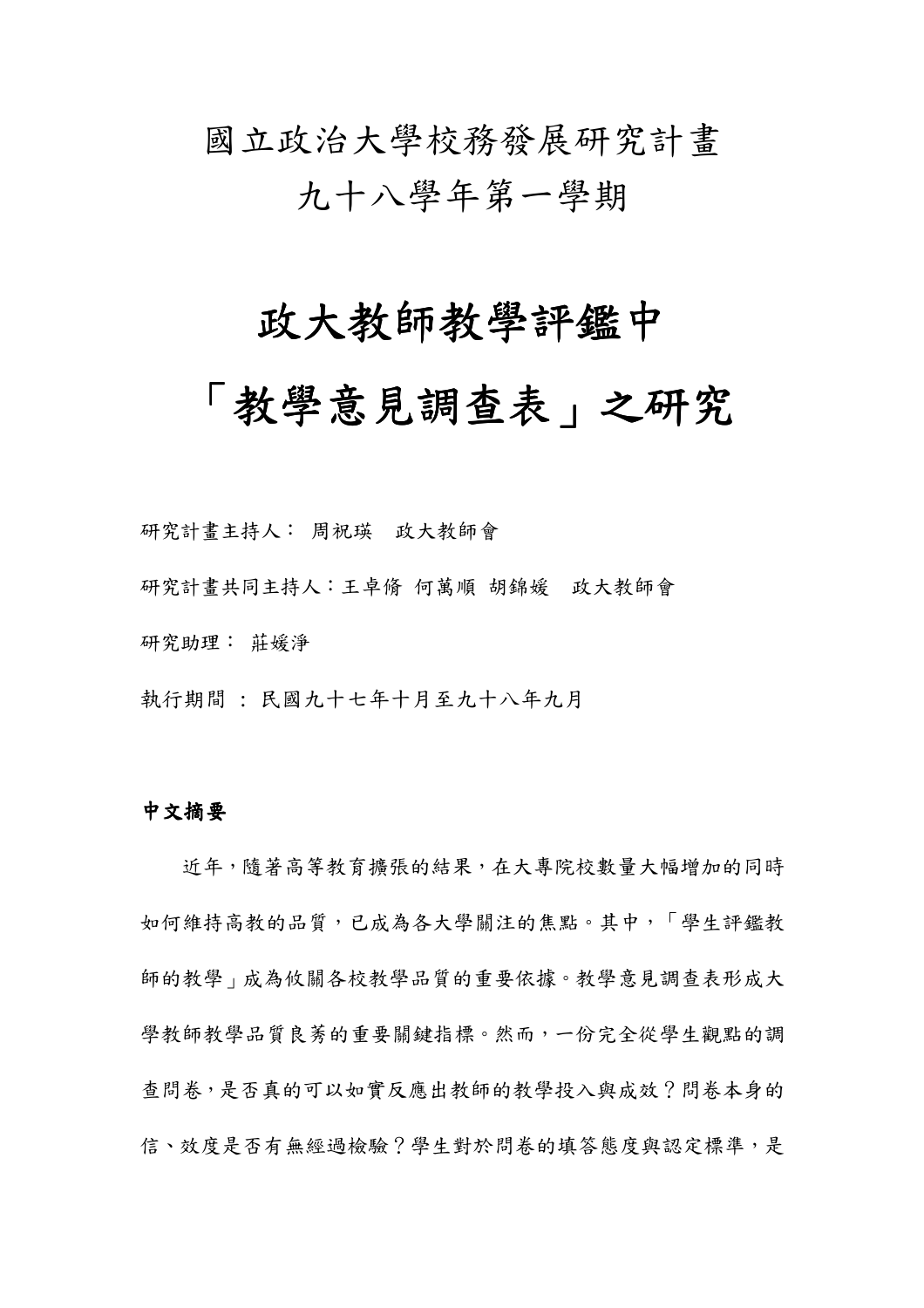否因人而異?教學意見調查的結果能否真正反應出大學的教學品質? 除了學生調查問卷之外,是否有其他相輔的配套措施可以增加教師教學 問題的偵測,以提供教學改進之參考?這些問題都有待釐清。以政大為 例,十九年來從最初實施單純的教學意見調查問卷,直至後來成為各種 評鑑教師升等獎勵措施之依據,學生教學意見調查結果已變成教師升等、 續聘、長期聘任、停聘、不續聘及獎勵之重要甚至是唯一之參考。然而 在實施過程,似缺乏有效之評估與檢討。有鑑於此,本研究目的擬在了 解現階段政大教學意見調查之實施狀況,從問卷調查目的、內容、實施 方式、調查結果分析與應用等方面進行探討,蒐集政大師生與行政人員 對於教學評鑑之意見,進而提出改進建議。在研究方法上,採用小組討 論、焦點座談、網路調查問卷等方式,蒐集各方意見,並加以整理、分 析及討論。最後,總結全體人員意見後,重新提出政大教學意見調查表 之修改方向,及教學評鑑相關配套措施之建議。

(關鍵詞:政大、學生評鑑教師教學、教學評鑑、教學意見調查表)

#### 英文摘要

As a result of repid expansion of higher education in Taiwan, the issue over how to maintain higher education quality has become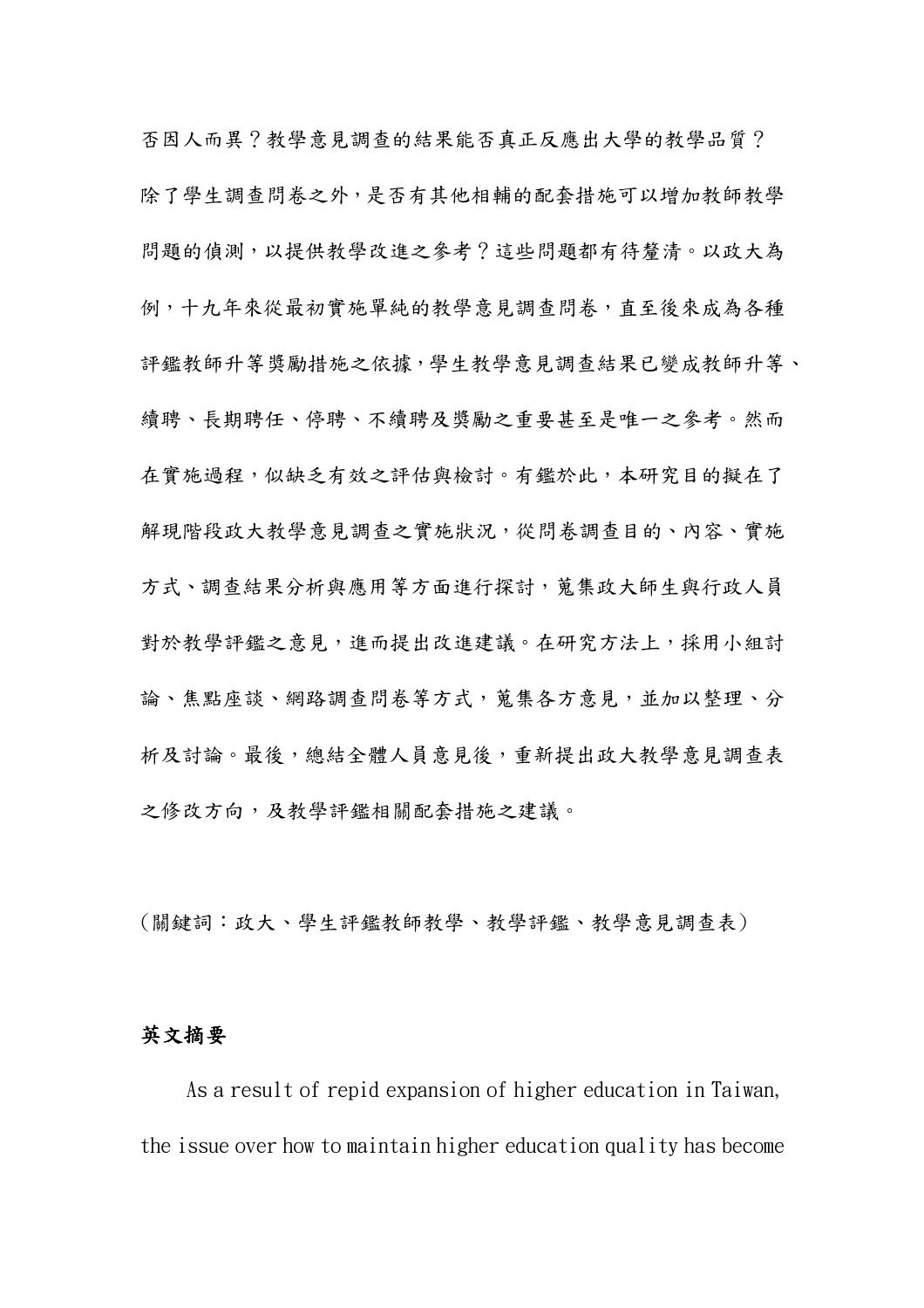one of the top pritories in national education policy. In this context, student evaluation of teaching has become a crucial indicator for judging faculty teaching quality. However, due to students' lack of professional judgement and experience in teaching evaluation, skeptism and doublts have aroused in questioning such student-oriented questionnaires' legitimacy and validity. Despite criticisms, student-led evaluation survey has become the major tool in assessing faculty teaching effectiveness in Taiwan, which not only plays an essential role in deciding faculty rank promotion, the approval of research assistant application, and sabbatical, as well as many other academic rewards. A call demanding more thorough and compresensive survey couple with the inclusion of more support systems deserves more attention. A case study on the status quo of National Chengchi University in this regard is thus carried out since teaching evaluation system has been implemented for almost two decades. A series of focus group interview and survey questionnaires among faculty and students were conducted for data collection. Research result will not only shed light on higher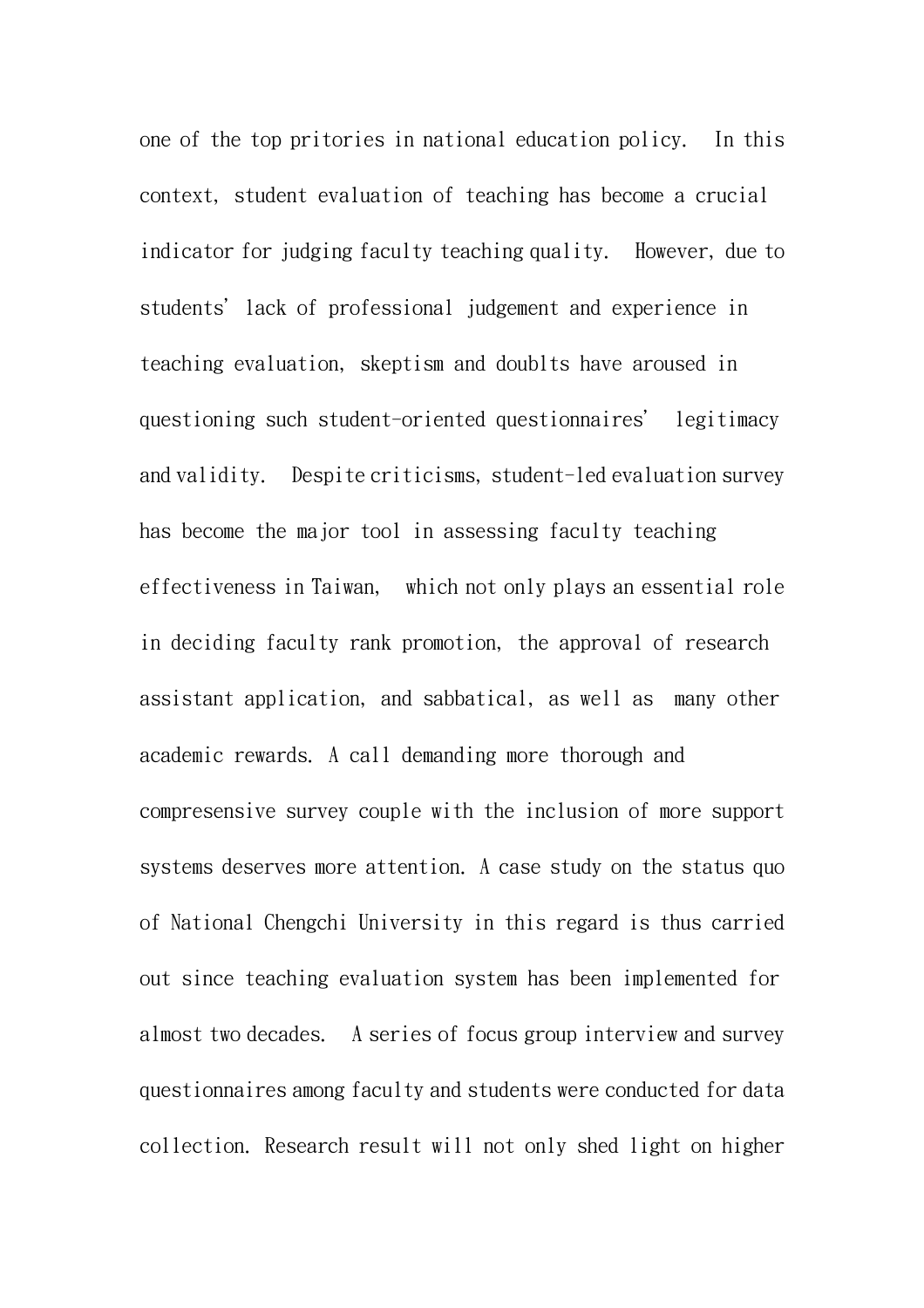education literature, but also provide an in-depth example for the betterment of university teaching quality.

(Key words: National Chengchi University, teaching quality, student-led teaching evaluation, survey questionnaire)

正文

#### 目錄

| 一、研究動機與緣起----------------------------------6  |  |
|-----------------------------------------------|--|
| 二、研究目的與問題-----------------------------------7 |  |
|                                               |  |
|                                               |  |
|                                               |  |
| (一)教學評鑑之目的---------------------------------8  |  |
| (二)教學品質與教學評鑑----------------------------8     |  |
| (三)教學品質與教學品質之影響----------------------9        |  |
| 二、學生評鑑教師教學---------------------------------10 |  |
| (一)「學生評鑑教師教學」演進-----------------------10      |  |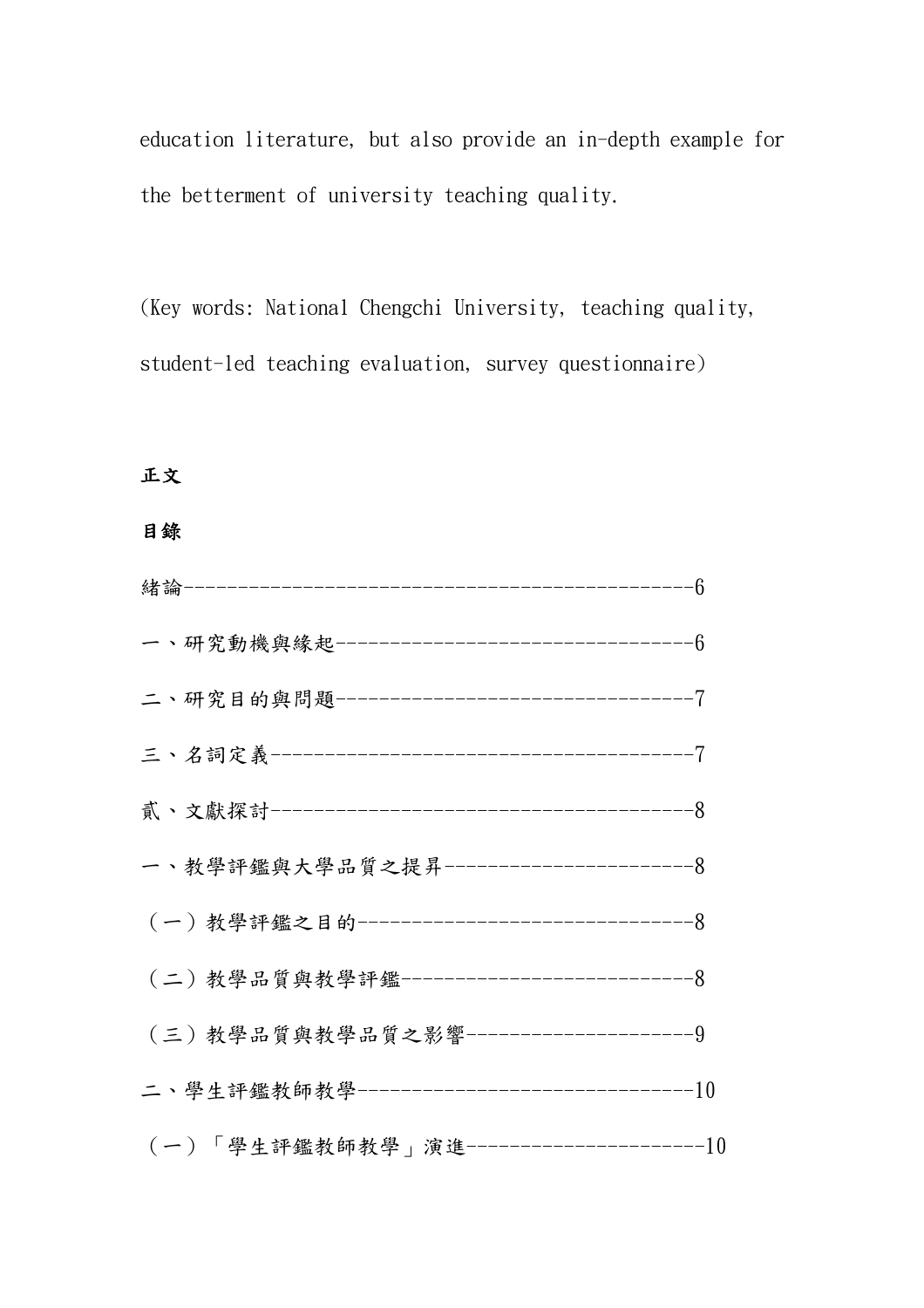| (二)「學生評鑑教師教學」之內涵---------------------10      |  |
|----------------------------------------------|--|
| 三、學生評鑑教師教學之目的及相關因素之影響----------11            |  |
| 四、台灣地區大學生評鑑教師教學教學之探討 -----------12           |  |
|                                              |  |
|                                              |  |
|                                              |  |
|                                              |  |
| 五、政大實施學生評鑑教師教學之探討-----------------14         |  |
| (一)教學評鑑的沿革--------------------------------14 |  |
|                                              |  |
|                                              |  |
|                                              |  |
|                                              |  |
|                                              |  |
|                                              |  |
|                                              |  |
| (四)教師教學意見調查-------------------------------19 |  |
| (五)學生教學意見調查-------------------------------20 |  |
|                                              |  |